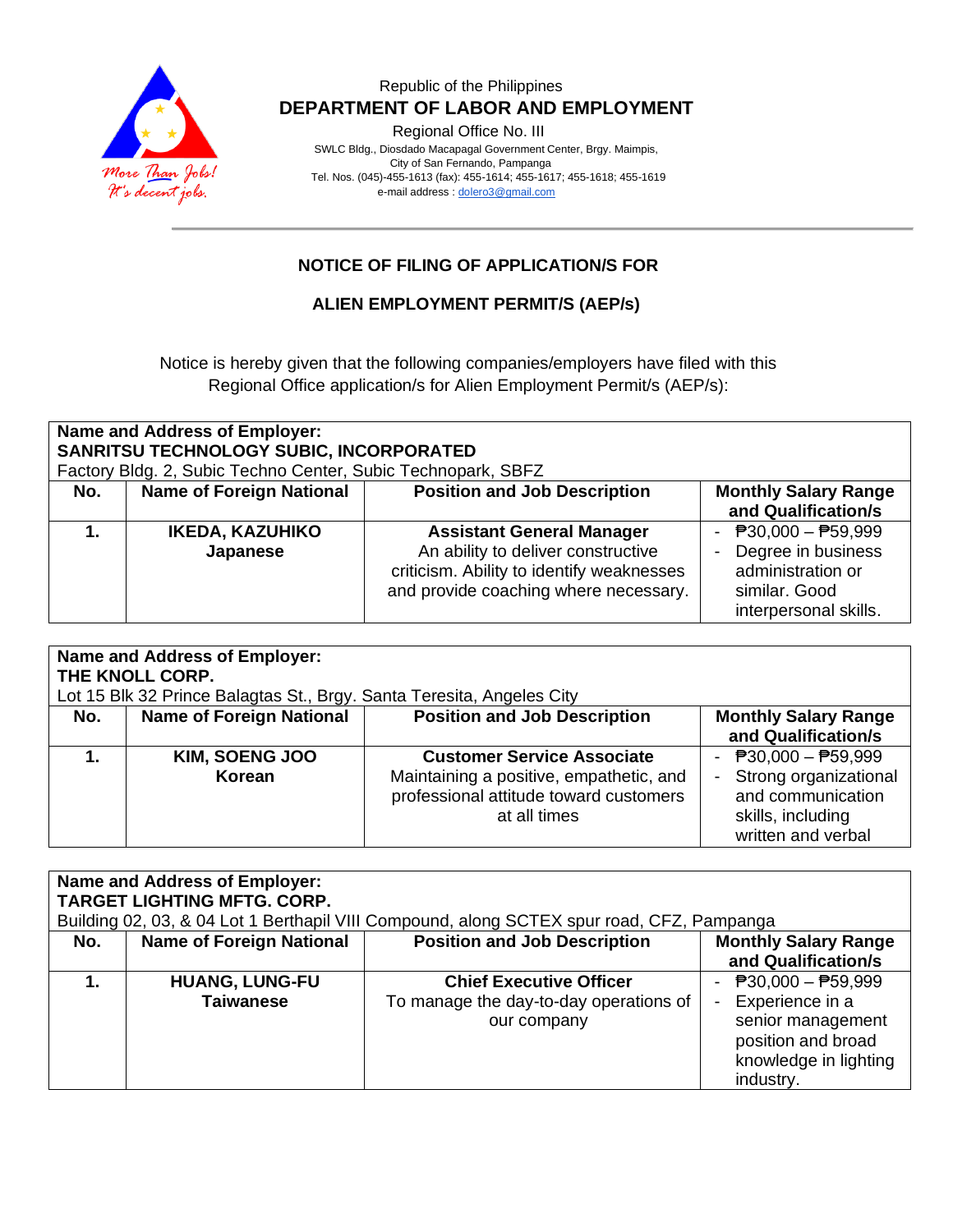

Regional Office No. III

 SWLC Bldg., Diosdado Macapagal Government Center, Brgy. Maimpis, City of San Fernando, Pampanga

Tel. Nos. (045)-455-1613 (fax): 455-1614; 455-1617; 455-1618; 455-1619

e-mail address [: dolero3@gmail.com](mailto:dolero3@gmail.com)

| <b>Name and Address of Employer:</b><br><b>KOREA COUNTRY CLUB, INC.</b><br>FA Korea CC Prince Balagtas Ave., CFZ, Pampanga |                                                                                                                              |                                                                                                                                                    |                                                                                             |  |  |  |
|----------------------------------------------------------------------------------------------------------------------------|------------------------------------------------------------------------------------------------------------------------------|----------------------------------------------------------------------------------------------------------------------------------------------------|---------------------------------------------------------------------------------------------|--|--|--|
| No.                                                                                                                        | <b>Name of Foreign National</b><br><b>Position and Job Description</b><br><b>Monthly Salary Range</b><br>and Qualification/s |                                                                                                                                                    |                                                                                             |  |  |  |
|                                                                                                                            | <b>KIM, ILHYUK</b><br>Korean                                                                                                 | <b>Golf Reservation</b><br><b>Manager/Representative</b><br>In charge/manage golf tee times and<br>accommodation related bookings and<br>inquiries | - $P30,000 - P59,999$<br>Proficiency in all<br>aspects of<br>communication and<br>marketing |  |  |  |

|     | Name and Address of Employer:<br><b>HYUNDAI ENGINEERING &amp; CONSTRUCTION CO., LTD.</b> |                                                                                                               |                                                                                        |  |  |
|-----|------------------------------------------------------------------------------------------|---------------------------------------------------------------------------------------------------------------|----------------------------------------------------------------------------------------|--|--|
|     | 28F T2 TEC, Ayala Ave. Makati City (proj in Region 3)                                    |                                                                                                               |                                                                                        |  |  |
| No. | <b>Name of Foreign National</b>                                                          | <b>Position and Job Description</b>                                                                           | <b>Monthly Salary Range</b><br>and Qualification/s                                     |  |  |
| 1.  | LEE, WONCHEOL<br>Korean                                                                  | <b>Construction Manager</b><br>Manage forecasting activity to ensure<br>equipment and materials availability. | $\overline{P}60,000 - \overline{P}89,999$<br>Managing skill with<br>strong work ethics |  |  |
| 2.  | <b>LEE, WOOHYEON</b><br>Korean                                                           | <b>Construction Manager</b><br>Manage forecasting activity to ensure<br>equipment and materials availability. | $\overline{P}60,000 - \overline{P}89,999$<br>Managing skill with<br>strong work ethics |  |  |
| 3.  | <b>WOO, MYOUNGJE</b><br>Korean                                                           | <b>Construction Manager</b><br>Manage forecasting activity to ensure<br>equipment and materials availability. | $\overline{P}60,000 - \overline{P}89,999$<br>Managing skill with<br>strong work ethics |  |  |
| 4.  | <b>KANG, HYUN GU</b><br>Korean                                                           | <b>Construction Manager</b><br>Manage forecasting activity to ensure<br>equipment and materials availability. | $\overline{P}60,000 - \overline{P}89,999$<br>Managing skill with<br>strong work ethics |  |  |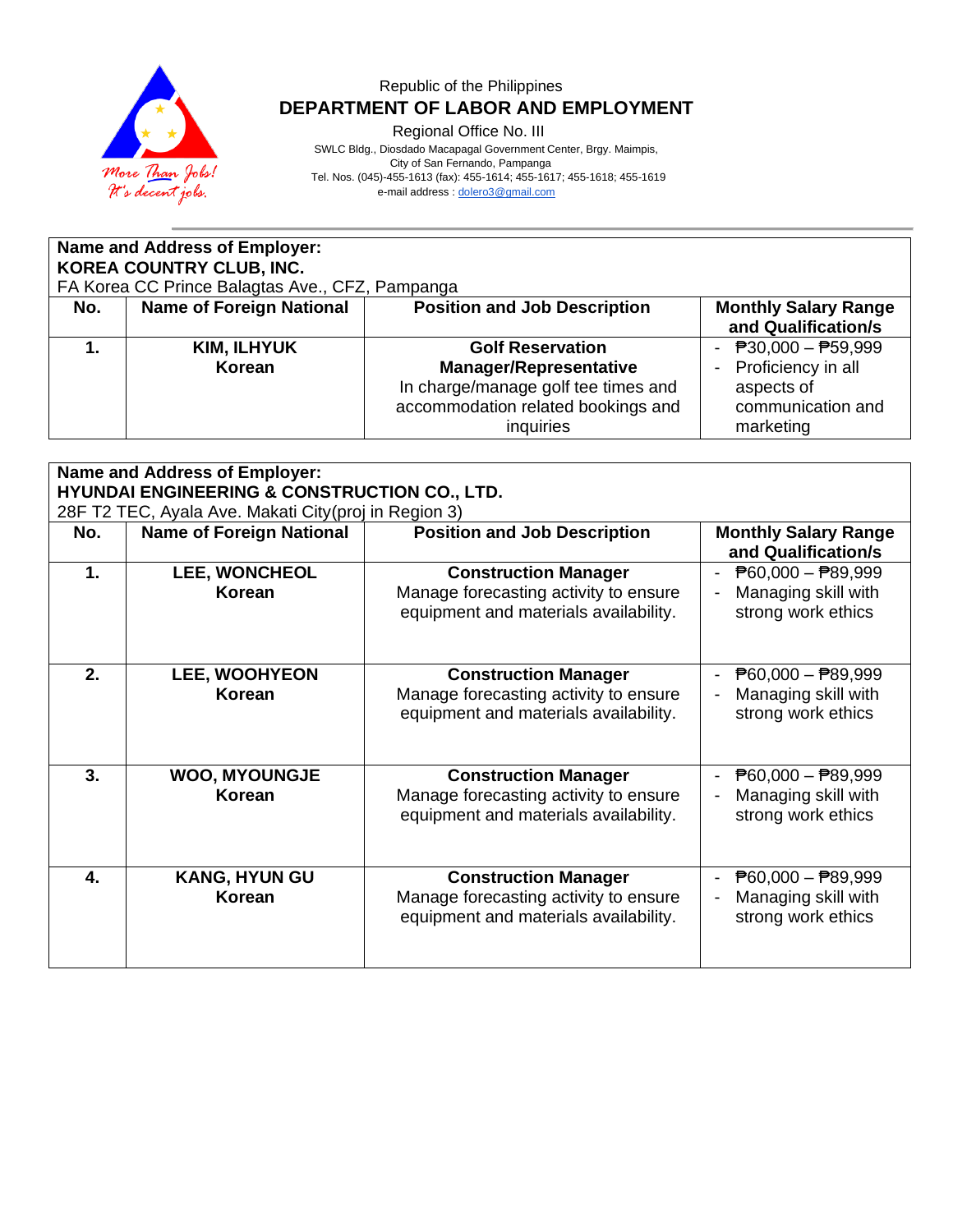

Regional Office No. III

|                                                                                                                 | Name and Address of Employer:            |                                                                                                                                                   |                                                                                                                                     |  |  |
|-----------------------------------------------------------------------------------------------------------------|------------------------------------------|---------------------------------------------------------------------------------------------------------------------------------------------------|-------------------------------------------------------------------------------------------------------------------------------------|--|--|
| SHANGHAI ELECTRIC POWER CONSTRUCTION PHILIPPINE CORPORATION<br>GN Power Comp. Brgy. Alas-Asin, Mariveles Bataan |                                          |                                                                                                                                                   |                                                                                                                                     |  |  |
| No.                                                                                                             | <b>Name of Foreign National</b>          | <b>Position and Job Description</b>                                                                                                               | <b>Monthly Salary Range</b><br>and Qualification/s                                                                                  |  |  |
| 1.                                                                                                              | YAN, TENGFEI                             | <b>Power Distribution Specialist</b>                                                                                                              | $\overline{P}30,000 - \overline{P}59,999$                                                                                           |  |  |
|                                                                                                                 | <b>Chinese</b>                           | Responsible for the reliability of the<br>electrical power distribution system and<br>electrical utilization equipment                            | Working knowledge<br>in the assigned<br>position for over a<br>year                                                                 |  |  |
| 2.                                                                                                              | ZHU, DONGHUI<br><b>Chinese</b>           | <b>Pipeline Installation Specialist</b><br>Overseeing the construction and<br>installation process of pipeline<br>infrastructure and systems.     | $\overline{P}30,000 - \overline{P}59,999$<br>$\blacksquare$<br>Working knowledge<br>in the assigned<br>position for over a<br>year. |  |  |
| 3.                                                                                                              | <b>MEI, JUN</b><br><b>Chinese</b>        | <b>Construction Crew Officer</b><br>Responsible for operating and<br>maintaining various machines, load and<br>unload frequently heavy materials. | $\overline{P}30,000 - \overline{P}59,999$<br>Working knowledge<br>in the assigned<br>position for over a<br>year.                   |  |  |
| 4.                                                                                                              | ZHAO, HUI<br><b>Chinese</b>              | <b>Power Plant Structural Specialist</b><br>Advanced knowledge of construction<br>methods, materials, and legal<br>regulations.                   | $\overline{P}30,000 - \overline{P}59,999$<br>$\sim$<br>Working knowledge<br>in the assigned<br>position for over a<br>year.         |  |  |
| 5.                                                                                                              | LI, XINGHUI<br><b>Chinese</b>            | <b>Power Plant Structural Specialist</b><br>Advanced knowledge of construction<br>methods, materials, and legal<br>regulations.                   | $\overline{P}30,000 - \overline{P}59,999$<br>Working knowledge<br>in the assigned<br>position for over a<br>year.                   |  |  |
| 6.                                                                                                              | XU, ZHIJUN<br><b>Chinese</b>             | <b>Power Plant Structural Specialist</b><br>Advanced knowledge of construction<br>methods, materials, and legal<br>regulations.                   | $\overline{P}30,000 - \overline{P}59,999$<br>Working knowledge<br>in the assigned<br>position for over a<br>year.                   |  |  |
| 7.                                                                                                              | <b>ZHENG, JIANQIAO</b><br><b>Chinese</b> | <b>Power Plant Structural Specialist</b><br>Advanced knowledge of construction<br>methods, materials, and legal<br>regulations.                   | ₱30,000 - ₱59,999<br>Working knowledge<br>in the assigned<br>position for over a<br>year.                                           |  |  |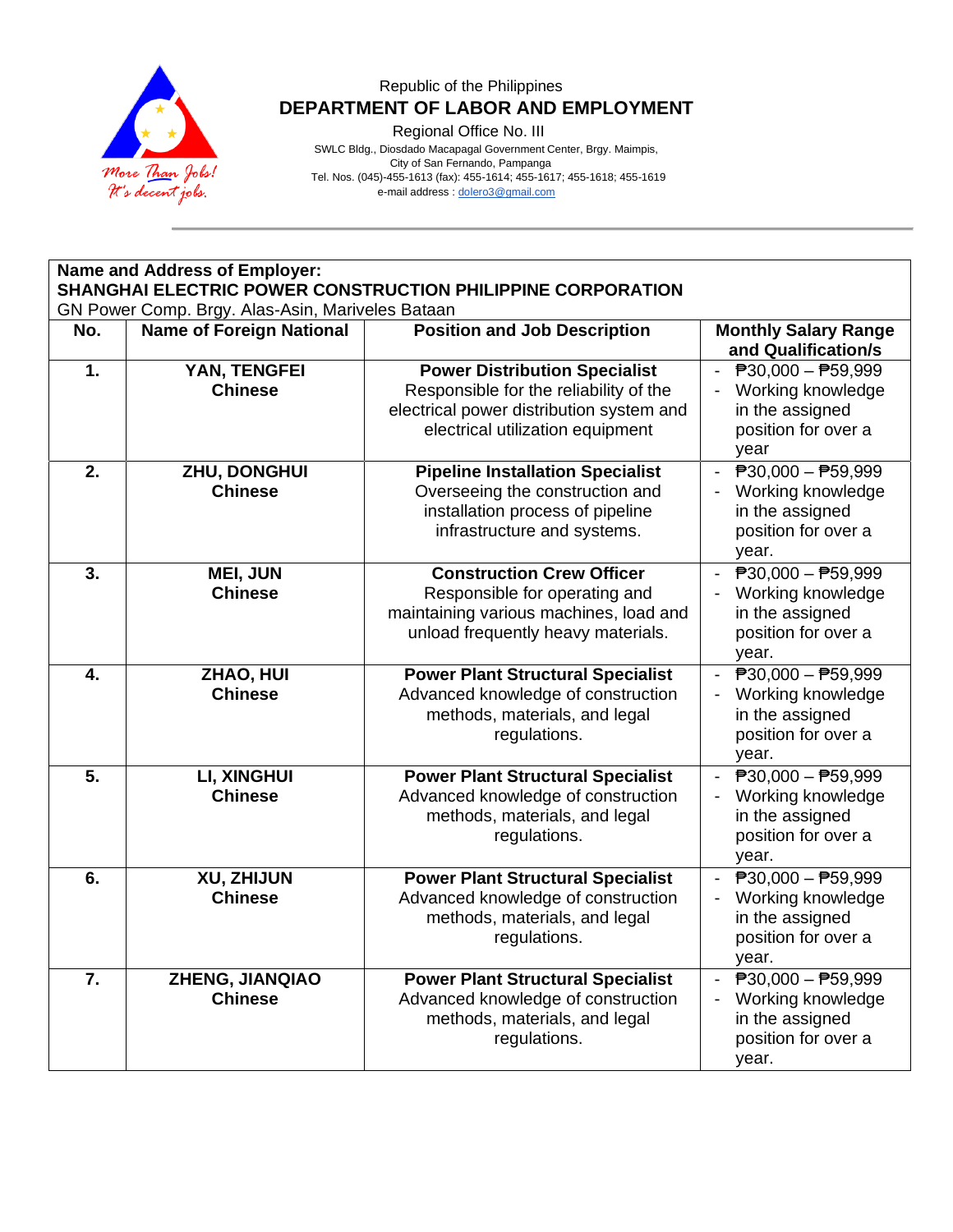

Regional Office No. III

| 8.  | TAO, JIAN<br><b>Chinese</b>              | <b>Power Plant Structural Specialist</b><br>Advanced knowledge of construction<br>methods, materials, and legal<br>regulations.                                        | $\overline{P}30,000 - \overline{P}59,999$<br>Working knowledge<br>in the assigned<br>position for over a<br>year. |
|-----|------------------------------------------|------------------------------------------------------------------------------------------------------------------------------------------------------------------------|-------------------------------------------------------------------------------------------------------------------|
| 9.  | <b>ZHANG, BAOLI</b><br><b>Chinese</b>    | <b>Power Plant Structural Specialist</b><br>Advanced knowledge of construction<br>methods, materials, and legal<br>regulations.                                        | $\overline{P}30,000 - P59,999$<br>Working knowledge<br>in the assigned<br>position for over a<br>year.            |
| 10. | ZHANG, HONGZHOU<br><b>Chinese</b>        | <b>Construction Inspector (Electrical</b><br>Section)<br>Responsible for inspecting the<br>installation of electrical systems and<br>equipment to detect faulty wiring | $\overline{P}30,000 - \overline{P}59,999$<br>Working knowledge<br>in the assigned<br>position for over a<br>year. |
| 11. | <b>CUI, CHENGZHANG</b><br><b>Chinese</b> | <b>Construction Inspector (Electrical</b><br>Section)<br>Responsible for inspecting the<br>installation of electrical systems and<br>equipment to detect faulty wiring | $\overline{P}30,000 - \overline{P}59,999$<br>Working knowledge<br>in the assigned<br>position for over a<br>year. |
| 12. | <b>SHI, DONGLYU</b><br><b>Chinese</b>    | <b>Power Distribution Specialist</b><br>Responsible for the reliability of the<br>electrical power distribution system and<br>electrical utilization equipment         | $\overline{P}30,000 - \overline{P}59,999$<br>Working knowledge<br>in the assigned<br>position for over a<br>year  |
| 13. | <b>CHEN, YONGPENG</b><br><b>Chinese</b>  | <b>Health and Safety Specialist</b><br>Responsible for designing policies and<br>procedures that help prevent harm to<br>workers and property.                         | $\overline{P}30,000 - \overline{P}59,999$<br>Working knowledge<br>in the assigned<br>position for over a<br>year  |
| 14. | <b>WANG, JINYU</b><br><b>Chinese</b>     | <b>Health and Safety Specialist</b><br>Responsible for designing policies and<br>procedures that help prevent harm to<br>workers and property.                         | $\overline{P}30,000 - \overline{P}59,999$<br>Working knowledge<br>in the assigned<br>position for over a<br>year  |
| 15. | <b>BIAN, JINLONG</b><br><b>Chinese</b>   | <b>Health and Safety Specialist</b><br>Responsible for designing policies and<br>procedures that help prevent harm to<br>workers and property.                         | $\overline{P}30,000 - \overline{P}59,999$<br>Working knowledge<br>in the assigned<br>position for over a<br>year  |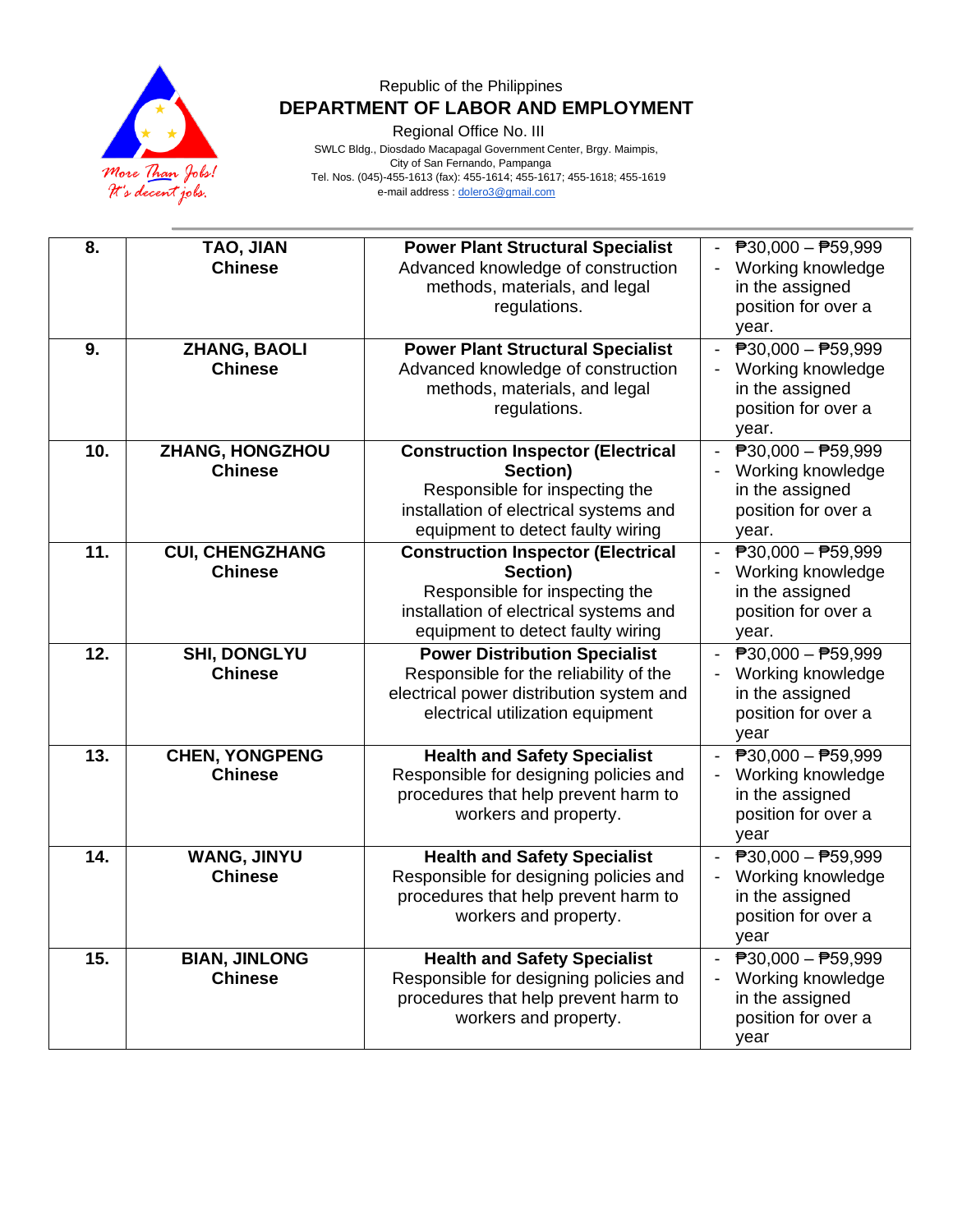

Regional Office No. III

| 16. | <b>HU, QINGHUI</b><br><b>Chinese</b>    | <b>Construction Crew Officer</b><br>Responsible for operating and<br>maintaining various machines, load and<br>unload frequently heavy materials.                      | $\overline{P}30,000 - \overline{P}59,999$<br>Working knowledge<br>in the assigned<br>position for over a<br>year. |
|-----|-----------------------------------------|------------------------------------------------------------------------------------------------------------------------------------------------------------------------|-------------------------------------------------------------------------------------------------------------------|
| 17. | YUE, JUN<br><b>Chinese</b>              | <b>Construction Cost Estimator</b><br>Prepares and estimates budget costs<br>for construction by studying plans and<br>specifications.                                 | $\overline{P}30,000 - \overline{P}59,999$<br>Working knowledge<br>in the assigned<br>position for over a<br>year. |
| 18. | LI, SI<br><b>Chinese</b>                | <b>Construction Crew Officer</b><br>Responsible for operating and<br>maintaining various machines, load and<br>unload frequently heavy materials.                      | $\overline{P}30,000 - \overline{P}59,999$<br>Working knowledge<br>in the assigned<br>position for over a<br>year. |
| 19. | <b>LU, QIANG</b><br><b>Chinese</b>      | <b>Construction Inspector (Electrical</b><br>Section)<br>Responsible for inspecting the<br>installation of electrical systems and<br>equipment to detect faulty wiring | $\overline{P}30,000 - \overline{P}59,999$<br>Working knowledge<br>in the assigned<br>position for over a<br>year. |
| 20. | <b>WANG, LIANSHUN</b><br><b>Chinese</b> | <b>Construction Inspector (Electrical</b><br>Section)<br>Responsible for inspecting the<br>installation of electrical systems and<br>equipment to detect faulty wiring | $\overline{P}30,000 - \overline{P}59,999$<br>Working knowledge<br>in the assigned<br>position for over a<br>year. |
| 21. | <b>SUN, LIANSHENG</b><br><b>Chinese</b> | <b>Purchasing Officer</b><br>Research and negotiate the best price<br>and quality for the supply needs.                                                                | $\overline{P}30,000 - \overline{P}59,999$<br>Working knowledge<br>in the assigned<br>position for over a<br>year. |
| 22. | ZOU, MINGWEN<br><b>Chinese</b>          | <b>Construction Planner</b><br>Ensuring that projects are completed on<br>time and within budget.                                                                      | $\overline{P}30,000 - \overline{P}59,999$<br>Working knowledge<br>in the assigned<br>position for over a<br>year. |
| 23. | LI, ZHENJI<br><b>Chinese</b>            | <b>Construction Planner</b><br>Ensuring that projects are completed on<br>time and within budget.                                                                      | $P30,000 - P59,999$<br>Working knowledge<br>in the assigned<br>position for over a<br>year.                       |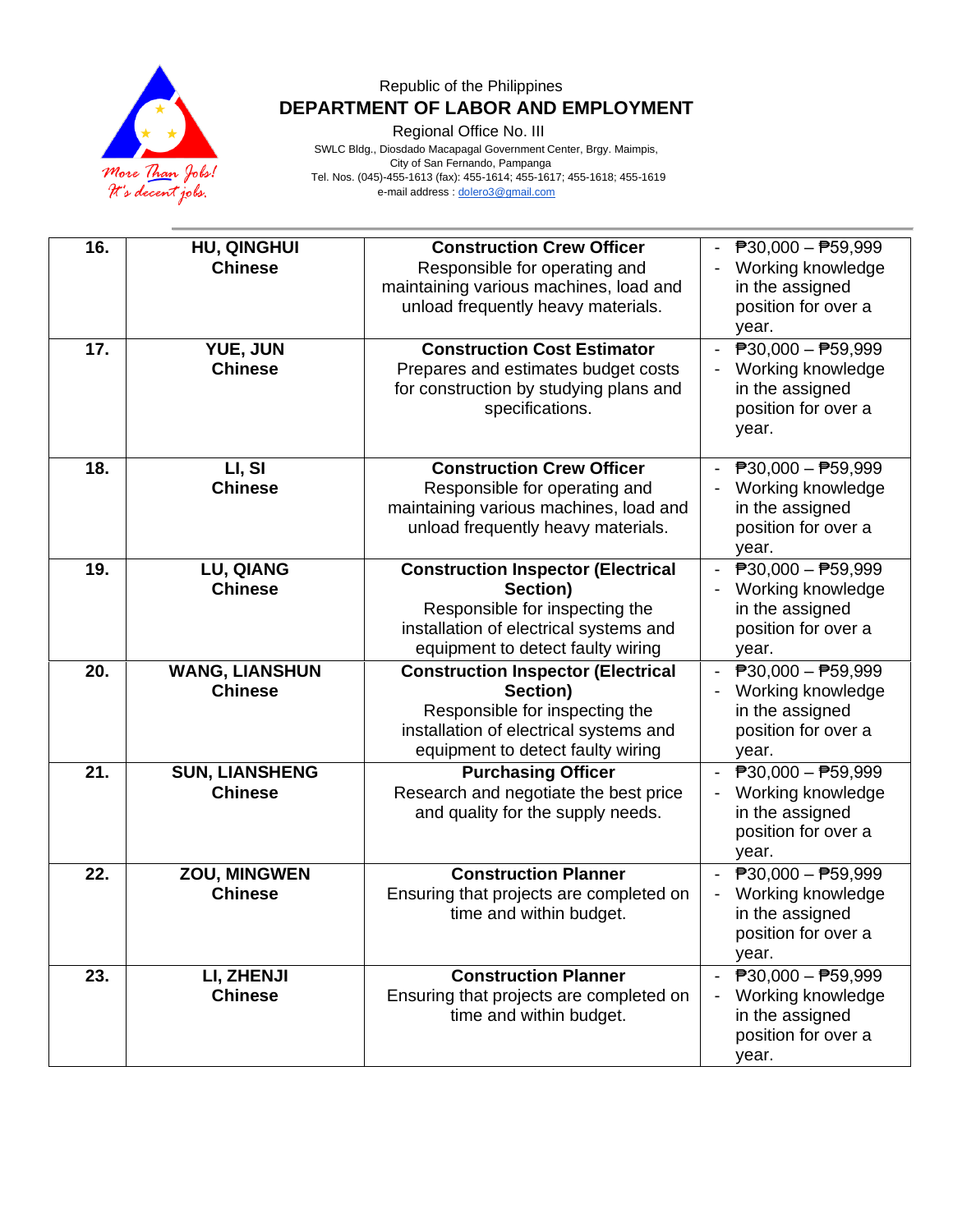

Regional Office No. III

| 24. | LIU, SHIWEI                      | <b>Construction Planner</b>                                                                                                                                    | $\overline{P}30,000 - \overline{P}59,999$                                                                         |
|-----|----------------------------------|----------------------------------------------------------------------------------------------------------------------------------------------------------------|-------------------------------------------------------------------------------------------------------------------|
|     | <b>Chinese</b>                   | Ensuring that projects are completed on<br>time and within budget.                                                                                             | Working knowledge<br>in the assigned<br>position for over a<br>year.                                              |
| 25. | <b>CHEN, XIAOBING</b>            | <b>Pipeline Installation Specialist</b>                                                                                                                        | $\overline{P}30,000 - \overline{P}59,999$                                                                         |
|     | <b>Chinese</b>                   | Overseeing the construction and<br>installation process of pipeline<br>infrastructure and systems.                                                             | Working knowledge<br>in the assigned<br>position for over a<br>year.                                              |
| 26. | XU, CHAO                         | <b>Warehouse Officer</b>                                                                                                                                       | $\overline{P}30,000 - \overline{P}59,999$                                                                         |
|     | <b>Chinese</b>                   | In-charge of inventory in a warehouse or<br>similar space.                                                                                                     | Working knowledge<br>in the assigned<br>position for over a<br>year.                                              |
| 27. | <b>SUN, GUANGMIN</b>             | <b>Power Distribution Specialist</b>                                                                                                                           | $\overline{P}30,000 - \overline{P}59,999$                                                                         |
|     | <b>Chinese</b>                   | Responsible for the reliability of the<br>electrical power distribution system and<br>electrical utilization equipment                                         | Working knowledge<br>in the assigned<br>position for over a<br>year                                               |
| 28. | <b>SHENG, SHILIANG</b>           | <b>Construction Cost Estimator</b>                                                                                                                             | $\overline{P}30,000 - \overline{P}59,999$                                                                         |
|     | <b>Chinese</b>                   | Prepares and estimates budget costs<br>for construction by studying plans and<br>specifications.                                                               | Working knowledge<br>in the assigned<br>position for over a<br>year                                               |
| 29. | <b>LIU, MINGGANG</b>             | <b>Construction Cost Estimator</b>                                                                                                                             | $\overline{P}30,000 - \overline{P}59,999$                                                                         |
|     | <b>Chinese</b>                   | Prepares and estimates budget costs<br>for construction by studying plans and<br>specifications.                                                               | Working knowledge<br>in the assigned<br>position for over a<br>year                                               |
| 30. | YU, GANG<br><b>Chinese</b>       | <b>Power Distribution Specialist</b><br>Responsible for the reliability of the<br>electrical power distribution system and<br>electrical utilization equipment | $\overline{P}30,000 - \overline{P}59,999$<br>Working knowledge<br>in the assigned<br>position for over a<br>year  |
| 31. | ZHAO, CHANGHAO<br><b>Chinese</b> | <b>Pipeline Installation Specialist</b><br>Overseeing the construction and<br>installation process of pipeline<br>infrastructure and systems.                  | $\overline{P}30,000 - \overline{P}59,999$<br>Working knowledge<br>in the assigned<br>position for over a<br>year. |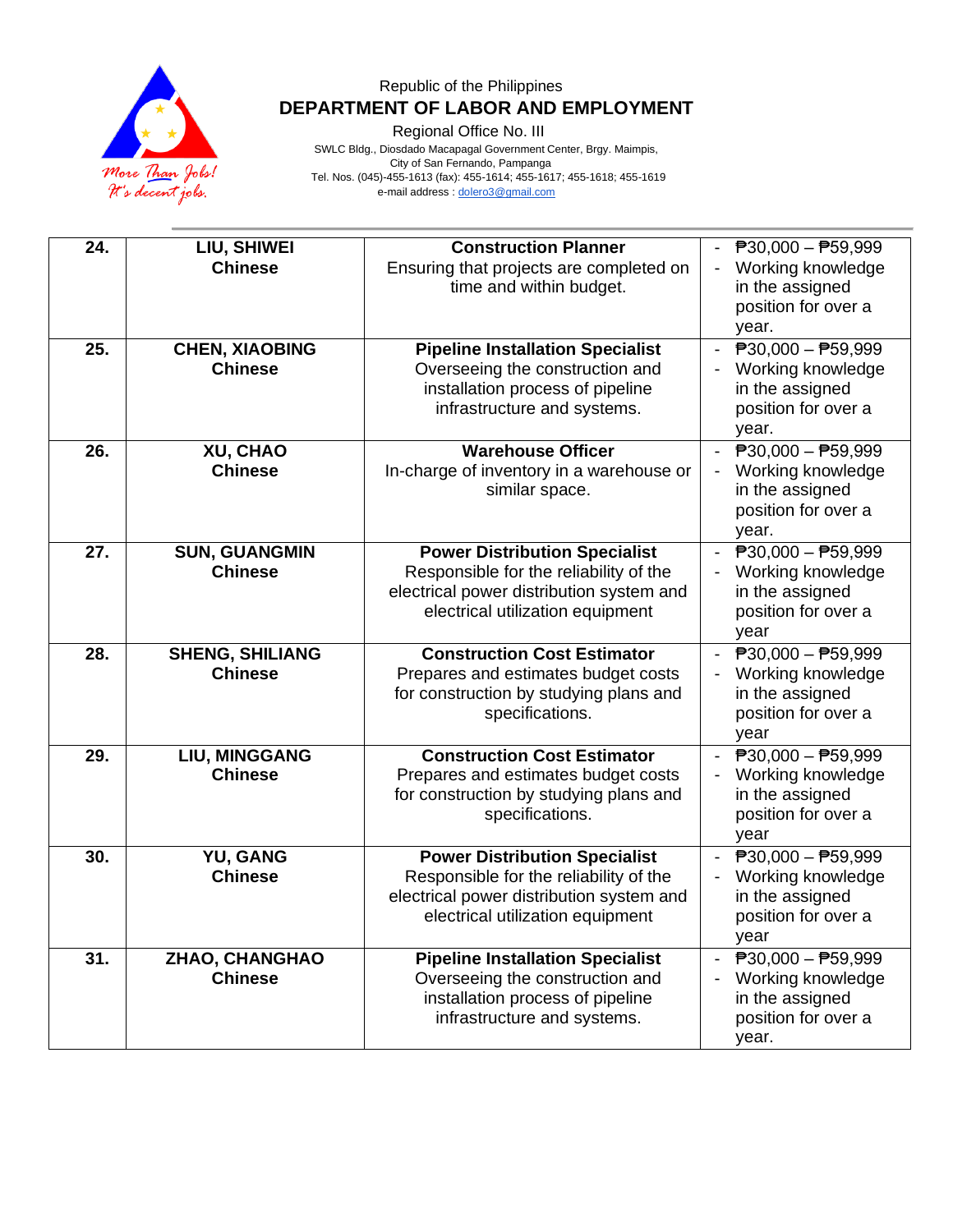

Regional Office No. III

| 32. | ZHAO, YUHUI<br><b>Chinese</b>          | <b>Construction Cost Estimator</b><br>Prepares and estimates budget costs<br>for construction by studying plans and<br>specifications.                         | $\overline{P}30,000 - \overline{P}59,999$<br>Working knowledge<br>in the assigned<br>position for over a<br>year  |
|-----|----------------------------------------|----------------------------------------------------------------------------------------------------------------------------------------------------------------|-------------------------------------------------------------------------------------------------------------------|
| 33. | <b>SHU, MINGMIN</b><br><b>Chinese</b>  | <b>Purchasing Officer</b><br>Research and negotiate the best price<br>and quality for the supply needs.                                                        | - $P30,000 - P59,999$<br>Working knowledge<br>in the assigned<br>position for over a<br>year                      |
| 34. | MA, HAN<br><b>Chinese</b>              | <b>Power Distribution Specialist</b><br>Responsible for the reliability of the<br>electrical power distribution system and<br>electrical utilization equipment | - $P30,000 - P59,999$<br>Working knowledge<br>in the assigned<br>position for over a<br>year                      |
| 35. | <b>ZHAO, YONGWEI</b><br><b>Chinese</b> | <b>Power Plant Structural Specialist</b><br>Advanced knowledge of construction<br>methods, materials, and legal<br>regulations.                                | $\overline{P}30,000 - \overline{P}59,999$<br>Working knowledge<br>in the assigned<br>position for over a<br>year. |
| 36. | <b>LI, NONG</b><br><b>Chinese</b>      | <b>Health and Safety Specialist</b><br>Responsible for designing policies and<br>procedures that help prevent harm to<br>workers and property.                 | $P30,000 - P59,999$<br>Working knowledge<br>in the assigned<br>position for over a<br>year                        |
| 37. | <b>ZHAO, LING</b><br><b>Chinese</b>    | <b>Health and Safety Specialist</b><br>Responsible for designing policies and<br>procedures that help prevent harm to<br>workers and property.                 | - $P30,000 - P59,999$<br>Working knowledge<br>in the assigned<br>position for over a<br>year                      |

| <b>Name and Address of Employer:</b><br>SKYNET INFORMATION TECHNOLOGY INC.<br>7 <sup>th</sup> Ave., Phase 1 Freeport Area of Bataan, Mariveles, Bataan |                                   |                                                                                                                                                                                                  |                                                                                                                                        |  |
|--------------------------------------------------------------------------------------------------------------------------------------------------------|-----------------------------------|--------------------------------------------------------------------------------------------------------------------------------------------------------------------------------------------------|----------------------------------------------------------------------------------------------------------------------------------------|--|
| No.                                                                                                                                                    | <b>Name of Foreign National</b>   | <b>Position and Job Description</b>                                                                                                                                                              | <b>Monthly Salary Range</b><br>and Qualification/s                                                                                     |  |
|                                                                                                                                                        | <b>FENDI</b><br><b>Indonesian</b> | <b>Customer Service Representative</b><br>Responsible for Supervising Customer<br>Service Agents. Trains coaches, and<br>mentor's customer service agents on<br>how to deliver service possible. | - $P30,000 - P59,999$<br>- Preferably 6 mos. To<br>1 yr experience in<br>customer service or<br>sales; fluent in<br>Mandarin & English |  |